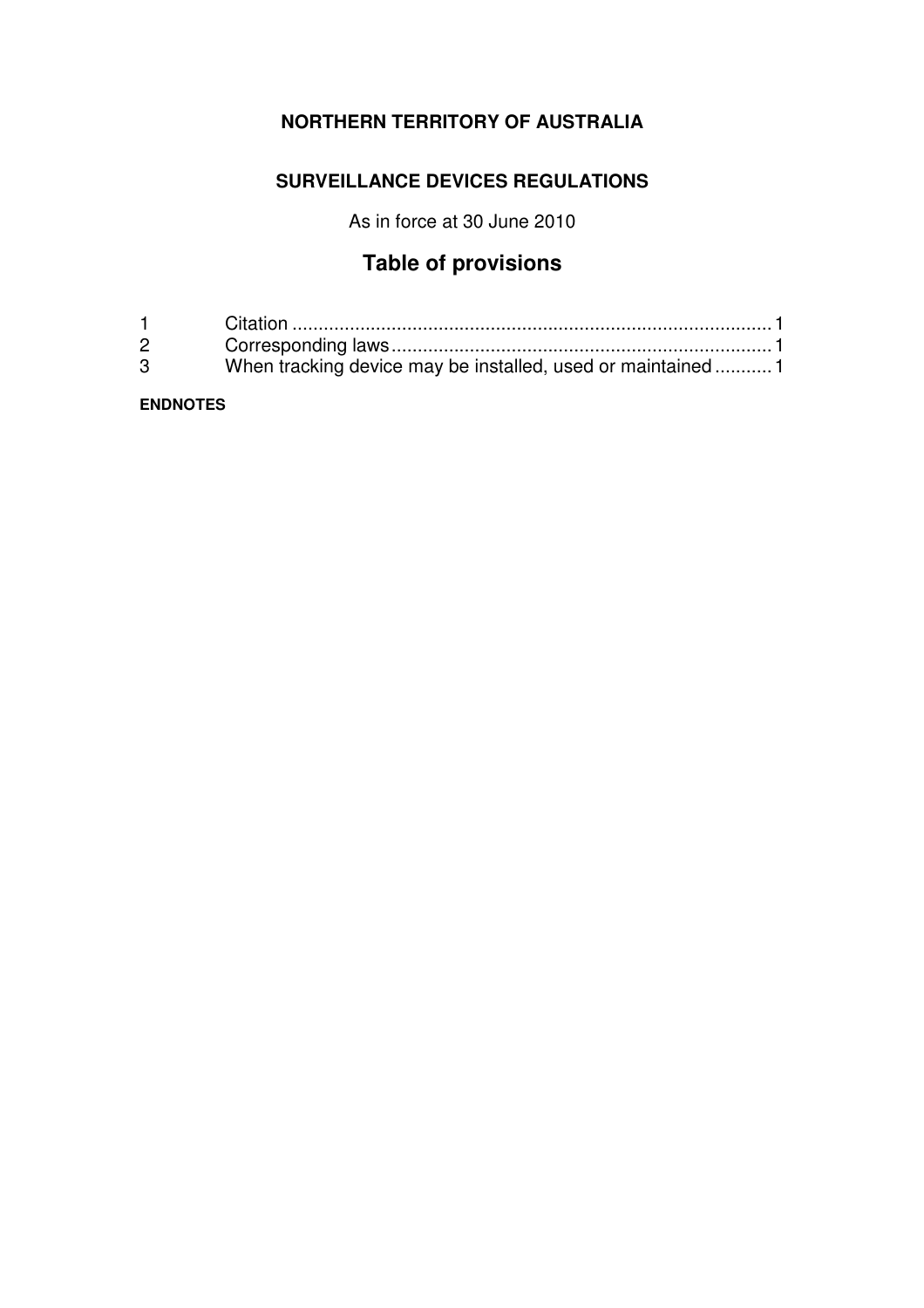# **NORTHERN TERRITORY OF AUSTRALIA**

This reprint shows the Regulations as in force at 30 June 2010. Any amendments that commence after that date are not included.

\_\_\_\_\_\_\_\_\_\_\_\_\_\_\_\_\_\_\_\_

\_\_\_\_\_\_\_\_\_\_\_\_\_\_\_\_\_\_\_\_

### **SURVEILLANCE DEVICES REGULATIONS**

#### **Regulations under the Surveillance Devices Act**

#### **1 Citation**

These Regulations may be cited as the Surveillance Devices Regulations.

#### **2 Corresponding laws**

For the definition **corresponding law** in section 4 of the Act, each of the following is declared to be a corresponding law:

- (a) Police Powers and Responsibilities Act 2000 (Qld);
- (b) Police Powers (Surveillance Devices) Act 2006 (Tas);
- (c) Surveillance Devices Act 1999 (Vic);
- (d) Surveillance Devices Act 2007 (NSW).

#### **3 When tracking device may be installed, used or maintained**

For section 13(2)(d) of the Act, a person may install, use or maintain a tracking device in the following circumstances:

- (a) in accordance with the directions of the person in charge of an emergency or search and rescue operation to search for a person or thing during the operation;
- (b) in accordance with the directions of the person in charge of a hospital or nursing home (the **manager**) to monitor the location of a patient if:
	- (i) the patient is under a legal obligation to stay in the hospital or nursing home and the manager reasonably believes the patient is likely to try to leave; or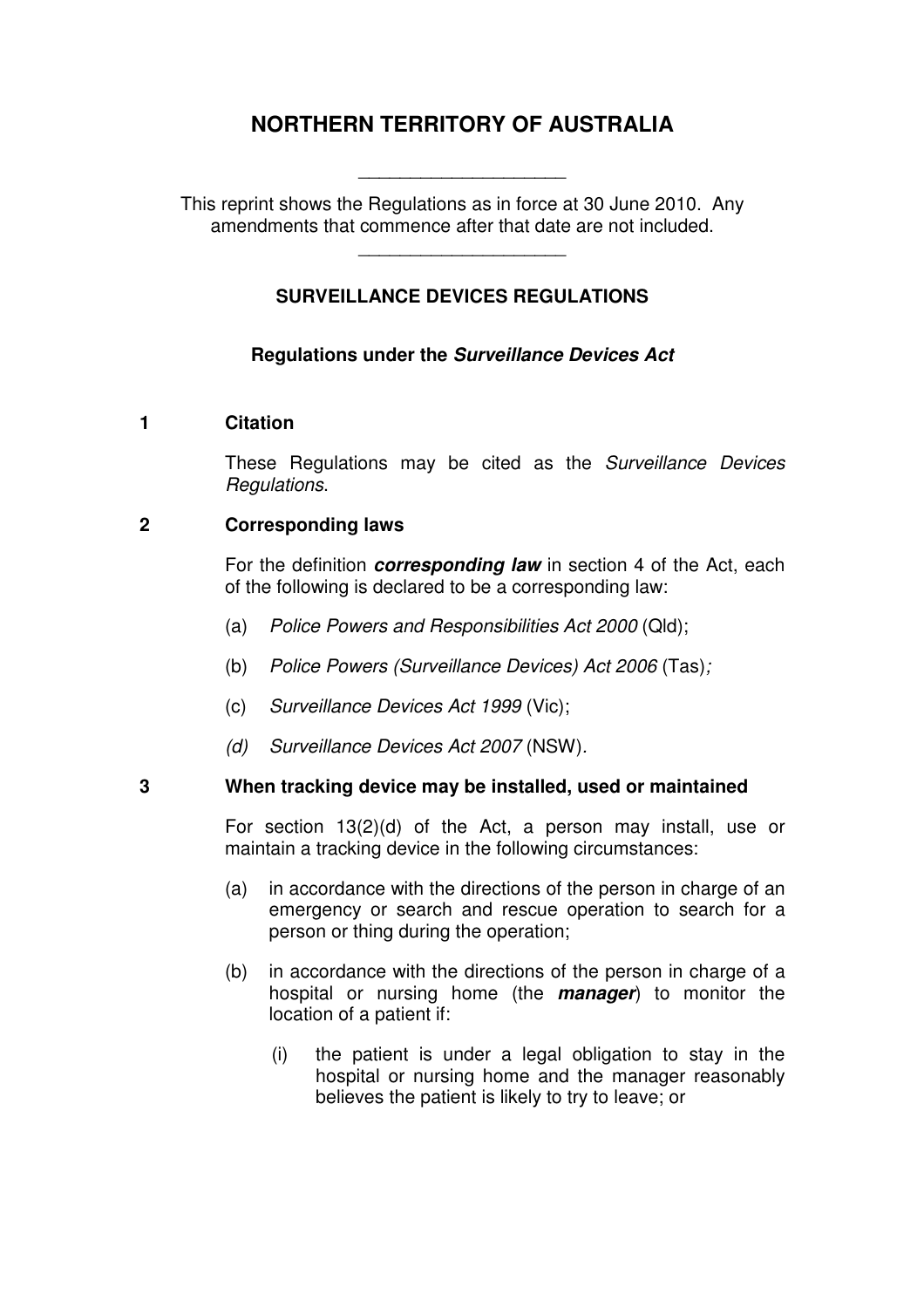- (ii) the manager reasonably believes the patient is likely, because of illness, lack of awareness or other incapacity, to leave the hospital or nursing home without proper regard to his or her health or safety; or
- (iii) if the manager reasonably believes the patient is likely to be unlawfully taken from the hospital or nursing home;
- (c) in accordance with the directions of the Director of Correctional Services or person in charge of a prison, to monitor the activities and location of a prisoner in the prison;
- (d) in accordance with a home detention order under the Sentencing Act or alternative detention order under the Youth Justice Act, to monitor the activities and location of the person for whom the order is in force;
- (e) to monitor the location of an animal or thing the subject of a research project.